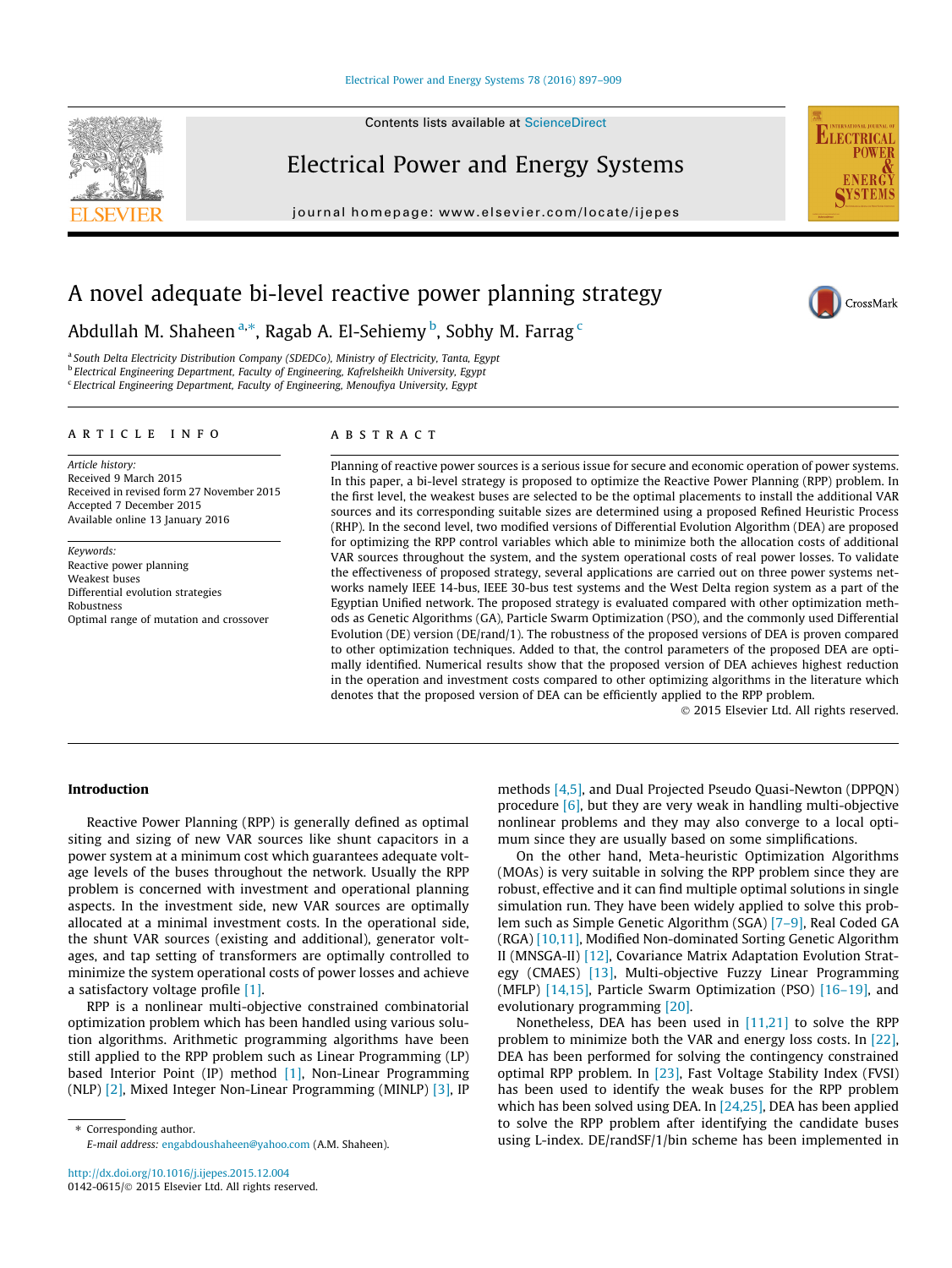### Nomenclature

| F                   | total costs of both operation and investment costs of                           | $Q_{L_i}$             | reactive power demand at bus i                           |
|---------------------|---------------------------------------------------------------------------------|-----------------------|----------------------------------------------------------|
|                     | reactive power supplies                                                         | $Q_{c_{e}}$           | capacitive or inductive power of existing VAR source in- |
| $I_{\rm C}$         | investment cost of new reactive power supplies                                  |                       | stalled at bus i                                         |
| O <sub>C</sub>      | operational costs of power losses                                               | $Q_{C_i}^n$           | capacitive or inductive power of new VAR source in-      |
| $e_i$               | fixed cost at bus i                                                             |                       | stalled at bus <i>i</i>                                  |
| $C_{c_i} Q_{c_i} $  | variable purchase cost of capacitive or inductive source                        | $N_{pv}$              | total number of voltage-controlled buses                 |
|                     | at bus <i>i</i>                                                                 | $T_k$                 | tapping change of a transformer $k$                      |
| $N_c$               | number of reactive compensator buses                                            | $N_t$                 | total number of on-load tap changing transformers        |
| h                   | the per unit energy cost                                                        | S <sup>flow</sup>     | apparent power flow                                      |
| $d_L$               | duration of load level (h)                                                      | $\varsigma$ max       | maximum MVA rating of the transmission lines and         |
| $N_L$               | number of load level duration                                                   |                       | transformers                                             |
| $P_{\text{Loss}}^L$ | real power loss during the period of load level L                               | $N_I$                 | number of transmission lines in the system               |
| $g_{ij}$            | conductance of branch between buses $i$ and $j$                                 | $Q_c^{\max}$          | maximum capacity of the VAR sources                      |
| $\theta_{ii}$       | voltage angle difference between bus <i>i</i> and bus <i>j</i>                  | $P_{\rm s}$           | active power at slack bus                                |
|                     | $V_i$ and $V_i$ voltage magnitude at buses i and i, respectively                | $P_{\rm s}^{\rm min}$ | minimum limit of the active power generated at slack     |
|                     | $G_{ij}$ and $B_{ij}$ mutual conductance and susceptance between buses <i>i</i> |                       | bus.                                                     |
|                     | and <i>i</i> , respectively                                                     | $P_{s}^{\max}$        | maximum limit of the active power generated at slack     |
| $N_{PO}$            | number of load buses                                                            |                       | bus                                                      |
| $P_{g_i}$           | active power generated at bus i                                                 | Std                   | standard deviation                                       |
| $P_{L_i}$           | active power demand at bus i                                                    | Ste                   | standard error                                           |
| $Q_{g_i}$           | reactive power generated at bus i                                               |                       |                                                          |
|                     |                                                                                 |                       |                                                          |

[23–25] which modified the commonly used strategy (DE/rand/1/ bin) of DE with a self-tuned mutation parameter. Although the most references executed the DEA [11,21–25], the only applied DE strategy is DE/rand/1/bin.

In this paper, a bi-level strategy is presented to solve the RPP problem. In the first level, the optimal placements to install the additional VAR sources are determined using a proposed RHP. In the second level, two versions of DEA are proposed for handling the RPP problem to minimize both the allocation costs of additional VAR sources, and the system operational costs of real power losses. Likewise, the optimal control parameters of the proposed DE version are analyzed to extract the optimal range of both mutation and crossover constants as application guide to solve the RPP problem for any power system. The robustness of the proposed versions DEA is checked compared to other optimization techniques.

Rest of this paper is organized as follows: section 'General formulation of RPP problem' presents the formulation of the RPP problem. Section 'Differential evolution algorithm variants' introduces the DEA and its different strategies. The proposed procedure for optimizing the RPP problem is described in section 'Proposed strategy for reactive power planning problem'. Section 'Simulation results' presents the application results of case studies. The outcome of the current work is concluded in the last section.

### General formulation of RPP problem

There are various objective functions that have been utilized in the RPP problem such as minimization of VAR investment cost and system operation cost of real power losses, improvement of voltage profile, and enhancement of voltage stability. However, the modeling of each objective has different shapes. Conventionally, the classical objective of the RPP problem is to achieve the minimum investment cost of additional reactive power supplies and minimize the system operation costs [9–13,16,21,22] as:

$$
\text{Min } F = \text{Min } (O_C + I_C) \tag{1}
$$

The investment costs of VAR sources can be generally modeled as Eq.  $(2)$  with two components, a fixed cost which covers the physical installation and additional equipment costs (such as switchgear and breakers) and a variable purchase cost of capacitive or inductive source which is the procurement cost that depends on the amount of nominal installed VAR source [7–13,16,21,22], while, the annual cost of energy losses has been traditionally used as a direct measure to the operational costs as Eq.  $(3)$ [9–13,16,21,22]:

$$
I_{C} = \sum_{i=1}^{N_{c}} (e_{i} + C_{c_{i}} |Q_{c_{i}}|)
$$
\n(2)

$$
O_C = h \sum_{i=1}^{N_L} d_L P_{\text{loss}}^L \tag{3}
$$

The real power loss during the period of load level L is modeled as:

$$
P_{\text{loss}} = \sum_{i,j \in N_b} g_{ij} (V_i^2 + V_j^2 - 2V_i V_j \cos \theta_{ij})
$$
\n<sup>(4)</sup>

### Equality constraints

The equality constraints are usually represented by the load flow balance equations which could be formulated as:

$$
Q_{g_i} - Q_{L_i} + Q_{C_i}^n + Q_{C_e} - V_i \sum_{j=1}^{N_b} V_j (G_{ij} \sin \theta_{ij} - B_{ij} \cos \theta_{ij}) = 0,
$$
  
\n
$$
i = 1, 2, \dots N_{PQ}
$$
 (5)

$$
P_{g_i} - P_{L_i} - V_i \sum_{j=1}^{N_b} V_j (G_{ij} \cos \theta_{ij} + B_{ij} \sin \theta_{ij}) = 0, \ \ i = 1, 2, \dots N_b - \text{slack}
$$
\n(6)

#### Inequality constraints

Moreover, the power system has to satisfy inequality constraints corresponding to the operational variables as: